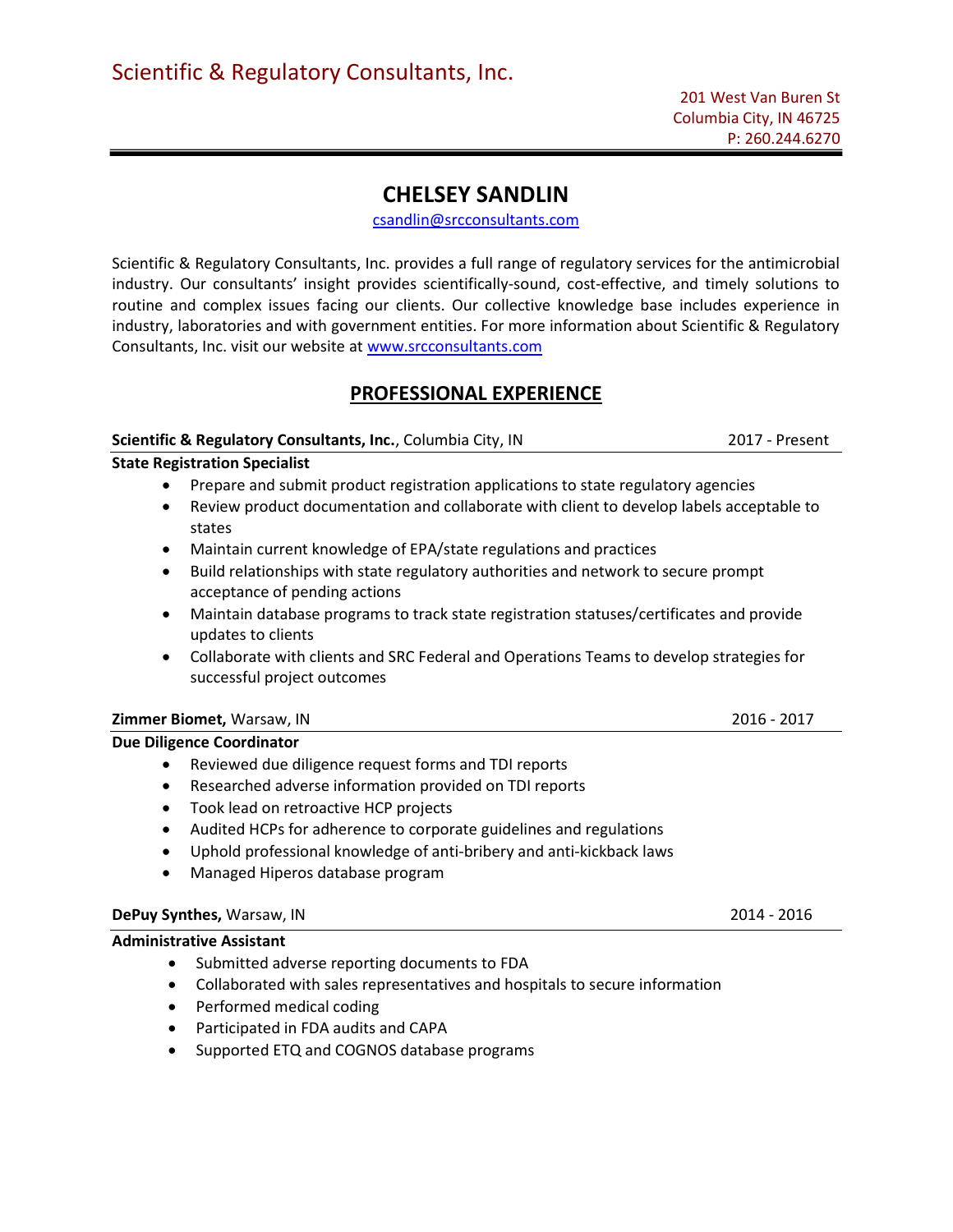## EDUCATION

A.S. in Business Administration, IVY Tech Community College, Warsaw, IN; 2017 Technical Certificate in Business Administration, IVY Tech Community College, Warsaw, IN; 2016

## CORPORATE PROFESSIONAL AFFILIATIONS

British Chemicals Association (BCA) (Formerly BACS) Center for Biocide Chemistries (CBC) Household & Commercial Products Association (HCPA) International Sanitary Supply Association (ISSA) Personal Care Products Council (PCPC)

# PROFESSIONAL DEVELOPMENT

## U.S. Environmental Protection Agency (EPA)

Pesticide Label Review Training; 2/17

### ECG, Inc.

Convince Me: Persuasion and Negotiation Training; 08/18

### Fred Pryor Seminars

 Workplace Life Jacket: 7 Tips to Improve Your Work-Life Balance; 05/22 Working Well With Everyone: Diversity = Greatness; 03/22 Working Well With Everyone: Greatness; 02/22 Being Resilient No Matter What; 01/22 Having Great Conversations; 09/21

## Gladieux Consulting

Better Business Writing; Add Power to Your Words at Work; 05/18

## Global Leadership Network

Global Leadership Summit; 08/21; 08/20

## Indiana University – Purdue University – Fort Wayne (IPFW)

 Professionalism and Etiquette for Business; 10/17 The Building Blocks of Effective Messages; 08/17

## Lewis Way Leadership Development

 Communication and Public Speaking; 09/21 Diversity Training; 07/20

## Scientific & Regulatory Consultants, Inc.

 Anti-Bribery; 09/20 EPA 101 Part 1 and 2; 02/19